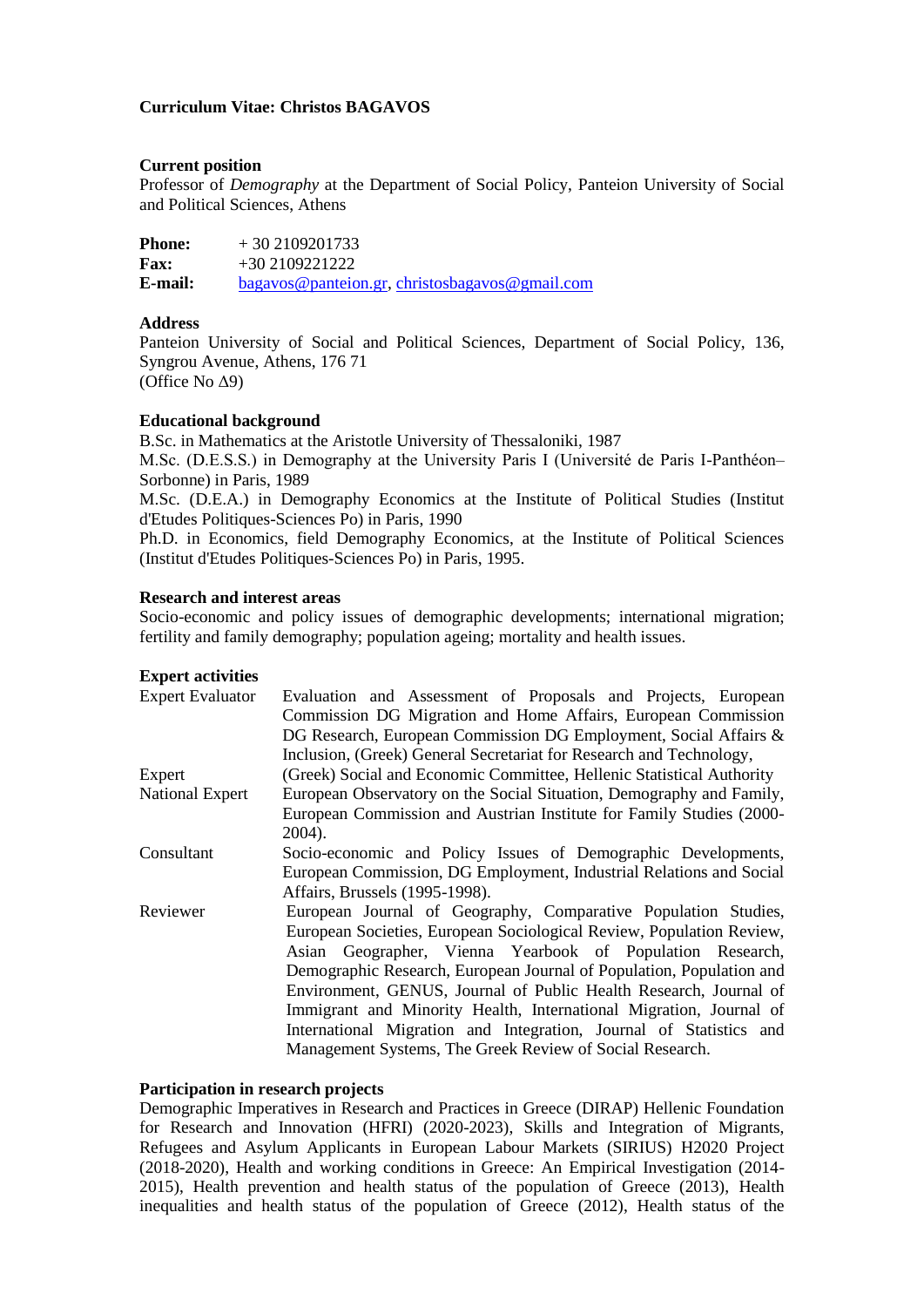population of Greece: Life and health expectancy (2011), Observatory and network of structures for the integration of immigrants in the Greek labour market (2004-2010), Active ageing and the integration of migrants in the Greek labour market (2006-2007), Demographic ageing and older workers in Greece (2005-2006), Combining survey and population data on birth and family (2003-2008), Trends in internationalisation of the tertiary education and vocational training in Greece (1999-2000), A demographic approach of education in Greecedemographic developments and their consequences on education (1998-1999).

## **Publications**

#### *a. Books*

- a.1 Books (author)
- Bagavos, C. 2012. *Health status of the population of Greece: Life and health expectancies.* Athens: Institute of Labour Editions, Studies Series 20, 68 p., (in greek).
- Bagavos, C. 2003. *Demographic Shifts, Labour Market and Pensions in Greece and the European Union*, Athens: Gutenberg Editions, 406 p., (in greek, with a 30-page summary in english).

#### a.2 Books (co-author)

- Tragaki, A., Bagavos, C. and Ntounas, D. 2015. *About demography and demographic developments*. Athens, e-book, 295 p. (in greek).
- Bagavos, C. and Papadopoulou, D. 2003, *Migrations trends and migration policy in Greece and in the European Union,* Athens: Institute of Labour Editions, Studies Series 15, 159 p., (in greek).
- Alipranti-Maratou, L., Bagavos, C., Papadakis, M. and Papliakou, V. 2002. *Population and Education in Greece: Trends and Prospects*, Athens: National Center for Social Research Editions, 292 p., (in greek).

a.3 Books (edit.)

- Anthopoulou, Th., Bagavos, C. and Stratigaki, M. 2014. *Family, gender and migration in modern Greece*, Athens: Gutenberg Editions, 481 p., (in greek).
- Bagavos, C., Papadopoulou, D. and Symeonaki, M. 2008 (eds). *Migration and services provided to migrants in Greece,* Athens: Institute of Labour Editions, Studies Series 29, 190 p., (in greek).
- Bagavos, C. and Papadopoulou, D. 2006 (eds). *Immigration and Immigrants Integration in Greek Society,* Athens: Gutenberg Editions, 460 p., (in greek).
- Bagavos, C. and Moissidis, A. 2004 (eds). A *New Demographic Context for the 21st Century in Greece: Trends, Implications and Policies,* Athens: Gutenberg Editions, 334 p., (in greek).
- Kikilias, E., Bagavos, C., Tinios, P. and Chletsos, M. 2001 (eds). *Demographic Ageing, Labour Market and Social Protection: Trends, Challenges and Policies*, Athens: National Labour Institute Editions, 397 p., (in greek).

#### *b. Journal papers*

- Bagavos, C. 2022. On the contribution of foreign-born populations to overall population change in Europe: Methodological insights and contemporary evidence for 31 European countries, *Demographic Research*, 46(7), pp. 179-216.
- Bagavos, C. and Kourachanis, N. 2021. Civil Society Organisations and Labour Market Integration for Refugees and Asylum Seekers in Greece, *Voluntas,*  doi.org/10.1007/s11266-021-00333-x.
- Bagavos, C. 2019. On the multifaceted impact of migration on the fertility of receiving countries: Methodological insights and contemporary evidence for Europe, the United States, and Australia. *Demographic Research*, 41(1), pp. 1-36.
- Tragaki, A. and Bagavos, C. 2019. Fertility variations in the recession context: the case of Greece. *Genus*, doi.org/10.1186/s41118-019-0066-x.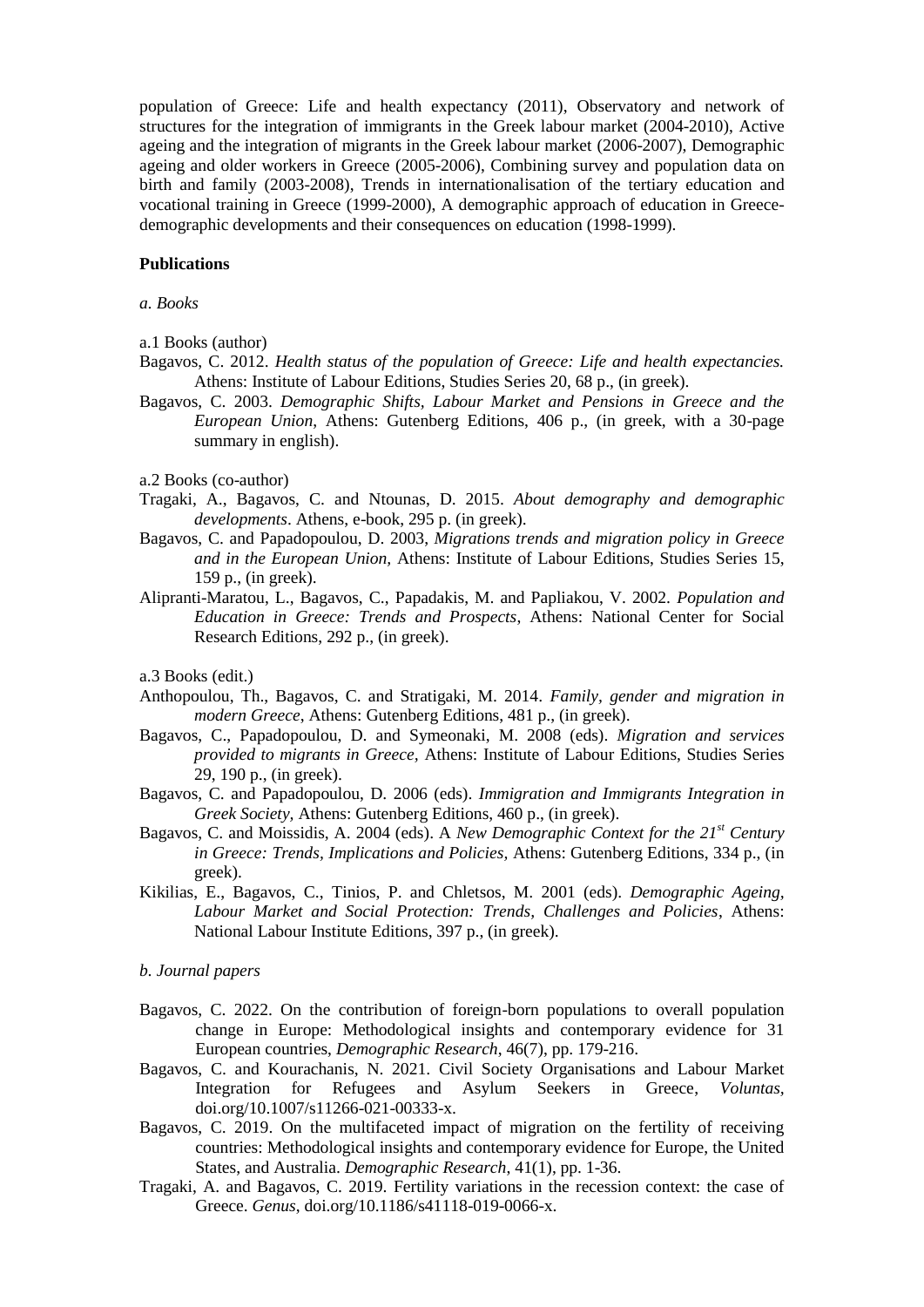- Bagavos, C. 2019. The impact of migration on the fertility of receiving countries. *IUSSP's online news magazine.*
- Bagavos, C. Verropoulou, G. and Tsimbos, C. 2018. Assessing the contribution of foreign women to period fertility in Greece, 2004-2012, *Population*, English Edition, 73 (1), pp. 115-130.
- Bagavos, C. 2017. Do different educational pairings lead to different fertility outcomes? A cohort perspective for the Greek case. *Vienna Yearbook of Population Research* (Vol. 15), pp. 215–237.
- Bagavos, C. and Tragaki, A. 2017. The compositional effects of education and employment on Greek male and female fertility rates during 2000–2014. *Demographic Research*, 36(47), pp. 1435-1452.
- Tragaki, A. and Bagavos, C. 2014. Male Fertility in Greece: trends and differentials by education level and employment status. *Demographic Research*, 31(6), pp. 137-160.
- Bagavos, C. 2013. Gender and regional differentials in health expectancy in Greece, *Journal of Public Health Research,* 2(2), pp. 66-73.
- Bagavos C., and Tragaki, A. 2011. Demographic ageing in the EU and the impact on labouremployment prospects and pensions, *Social Cohesion and Development*, 6(2), pp. 89- 101.
- Bagavos, C. 2010. Education and childlessness: the relationship between educational field, educational level, employment and childlessness among Greek women born in 1955- 1959, *Vienna Yearbook of Population Research*, 8 pp.51-75.
- Rendall, M., Aracil, E., Bagavos, C., Couet, C., Derose, A., Diqiulio, P., Lappegard T., Robert-Bobée, I., Rønsen, M., Smallwood, S. and Verropoulou, G. 2010. Increasingly heterogeneous ages at first birth by education in Southern European and Anglo-American family-policy regimes: A seven-country comparison by birth cohort, *Population Studies*, 64(3), pp. 209-227.
- Bagavos, C., Tsimpos C. and Verropoulou, G. 2008. Native and Migrant Fertility Patterns in Greece: A Cohort Approach, *European Journal of Population*, 24(3), pp.245-263.
- Verropoulou G., Bagavos, C., and Tsimpos, C. 2007. Migrant and Non-migrant Fertility in Greece: Results Based on the 2001 Population Census, *Migration Letters*, 4(2), pp.51- 62.
- Bagavos, C. and Fotakis, C. 2001. Demographic dimension of the labour force trends: national and regional diversities within the European Union, *GENUS,* vol. LVII (1), pp. 83-108.
- *c. Other papers and book chapters*
- Bagavos, C. 2021. The growing importance of international migration for the changes of the total population in Greece and the European Union of 27 Member States (2014- 2019). *Flash News* No 5 of the DIRAP Project (in greek)
- Bagavos, C., Kourachanis, N., Lagoudakou, K and Xatzigiannakou, K. 2021. Between Reception, Legal Stay and Integration in a Changing Migration Landscape in Greece, in Federico, V, and Baglioni, S. (ed.) *Migrants, Refugees and Asylum Seekers' Integration in European Labour Markets: A Comparative Approach on Legal Barriers and Enablers*, Springer: IMISCOE Research Series, pp.173-192.
- Bagavos, C. 2017. Demographic Trends in Greece over the Period of the Economic Recession: Conclusions and Issues Raised in a Conference. *Demo News No 29*, Laboratory of Demographic and Social Analyses, University of Thessaly (in greek).
- Bagavos, C. 2015. Working Conditions and Health Issues in Greece: An Empirical Investigation, in Dimoulas K. (edit.) *Work and Health Issues*, Athens: Institute of Labour Editions, Studies Series 46, pp. 99-136, (in greek).
- Bagavos, C. and Zoulaki, A. 2013. Demographic Prospects and Pensions in Greece. The case of the Professionals' Pension Fund, in Moissidis, A., Papadopoulou, D. and Petraki, G. (eds) *Sociology and Social Transformation in Modern Greece*, Athens: Gutenberg Editions, pp. 203-238, (in greek).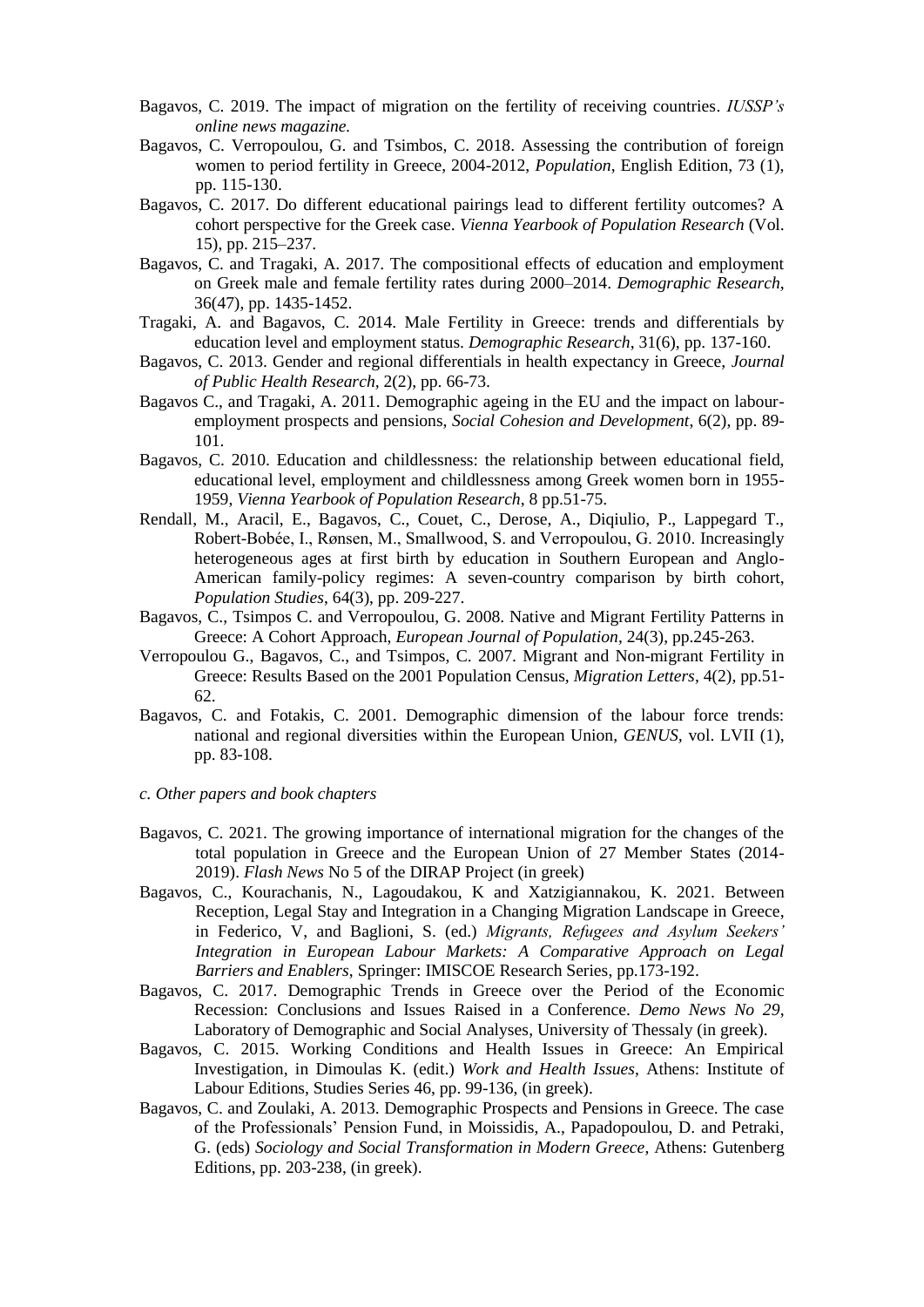- Tsimbos, C., Verropoulou, G. and Bagavos, C. 2012. A comparison of IPUMS Microdata and Census Aggregated Data with a Special Reference to Native and Migrant Fertility in Greece, *Modern Greek Studies Yearbook*, Vol. 22/23, 2006/2007, pp. 199-212.
- Bagavos, C. and Tragaki, A. 2011. Demographic ageing and the impact on labour market and pensions, in Greek Demographic Society and Athens Academy of Sciences *Population Trends and Prospects: Greece and EU*, Athens pp. 281-292, (in greek).
- Bagavos, C., Tsimpos, C. and Verropoulou, G. 2009. Cohort fertility in Greece: Trends and determinants of the geographical and regional variations, in University of Thessaly, Department of Planning and Regional Development, *2nd National Conference's Proceedings*, Volos: University of Thessaly Editions, Vol. III, pp.1361-1368, (in greek).
- Bagavos, C. 2009. Trends in world population, in C. Tsimbos (ed) *Introduction to Population Geography*, Athens: Stamoulis Editions, pp. 165-212, (in greek).
- Bagavos, C. 2008. Migration to Greece, in Bagavos, C., Papadopoulou, D. and Symeonaki, M. (eds) *Migration and services provided to migrants in Greece,* Athens: Institute of Labour Editions, Studies Series 29, pp. 17-40, (in greek).
- Bagavos, C. and Kapsalis, A. 2008. The context of migration policy in Greece, in Bagavos, C., Papadopoulou, D. and Symeonaki, M. (eds) *Migration and services provided to migrants in Greece,* Athens: Institute of Labour Editions, Studies Series 29, pp. 67- 92, (in greek).
- Robolis, S., Bagavos, C. and Chatsivasiloglou, Y. 2006. The Role of Immigration for the Labour Force Trends and the Sustainability of the Greek Pension System, in Bagavos C. and Papadopoulou, D. (eds) *Immigration and Immigrants Integration in Greek Society,* Athens: Gutenberg Editions, pp. 81-112, (in greek).
- Bagavos, C. 2005. World Population Prospects: Challenge or Threat for the Environment?, in Anthopoulou T. and D. Papadopoulou (eds) *Environment and Society: Myths and Reality,* Athens: Gutenberg Editions, pp. 189-228, (in greek).
- Bagavos, C. 2004. Demographic Aspects of Family and Household Structure in Greece, in Moussourou, L.and Stratigaki, M. (eds) *Family Policy Issues*, Athens: Gutenberg Editions, pp. 31-72, (in greek).
- Bagavos, C. 2004. Quantitative Aspects of Migration in Europe, with an Emphasis on the EU-15", in *sdf-puzzle*, European Observatory on the Social Situation, Demography and Family and Austrian Institute for Family Studies, no 2, pp. 1-17.
- Bagavos, C. (2004). General Monitoring Report 2004 Greece, in Cizek, B. and Richter, R. (eds) *Families in EU-15. Policies, challenges and opportunities*, Austrian Institute for Family Studies and European Observatory on the Social Situation, Demography and Family, Vienna, pp. 127-139.
- Bagavos, C.(2004. The Population of Greece in the First Half of the  $21<sup>st</sup>$  Century: Future Developments and Socio-Economic Implications, in Bagavos, C. and Moissidis, A. (eds) A *New Demographic Context for the 21st Century: Trends, Implications and Policies,* Athens: Gutenberg Editions, pp. 131-182, (in greek).
- Bagavos, C.(2003. Demographic Aspects of Migration in Greece and the European Union, in Kasimati, K. (ed) *Migration Policies and Integration Strategies,* Athens: Gutenberg Editions, pp. 45–90, (in greek).
- Bagavos, C., Robolis, S. and Romanias, G.(2003. Demographic Changes and Social Security in Greece, in Venieris, D. and Papatheodorou, C. (eds) *The Social Policy in Greece – Challenges and Prospects*, Athens: Ellinika Grammata Editions, pp. 168-213, (in greek).
- Bagavos, C. 2003. Employment and non-Compulsory Education National and International Perspectives, in Tsaoussis, D. (ed) *From the Internationalisation of the Universities to the Globalisation of the Education – The Case of Greece over the last 15 years,*  Athens: Gutenberg Editions, pp. 521–547, (in greek).
- Bagavos, C.(2003. The Impact of the Demographic Changes in the Tertiary Education and Training in Greece, in Tsaoussis, D. (ed) *From the Internationalisation of the Universities to the Globalisation of the Education – The Case of Greece over the last 15 years,* Athens: Gutenberg Editions, pp. 549–589, (in greek).